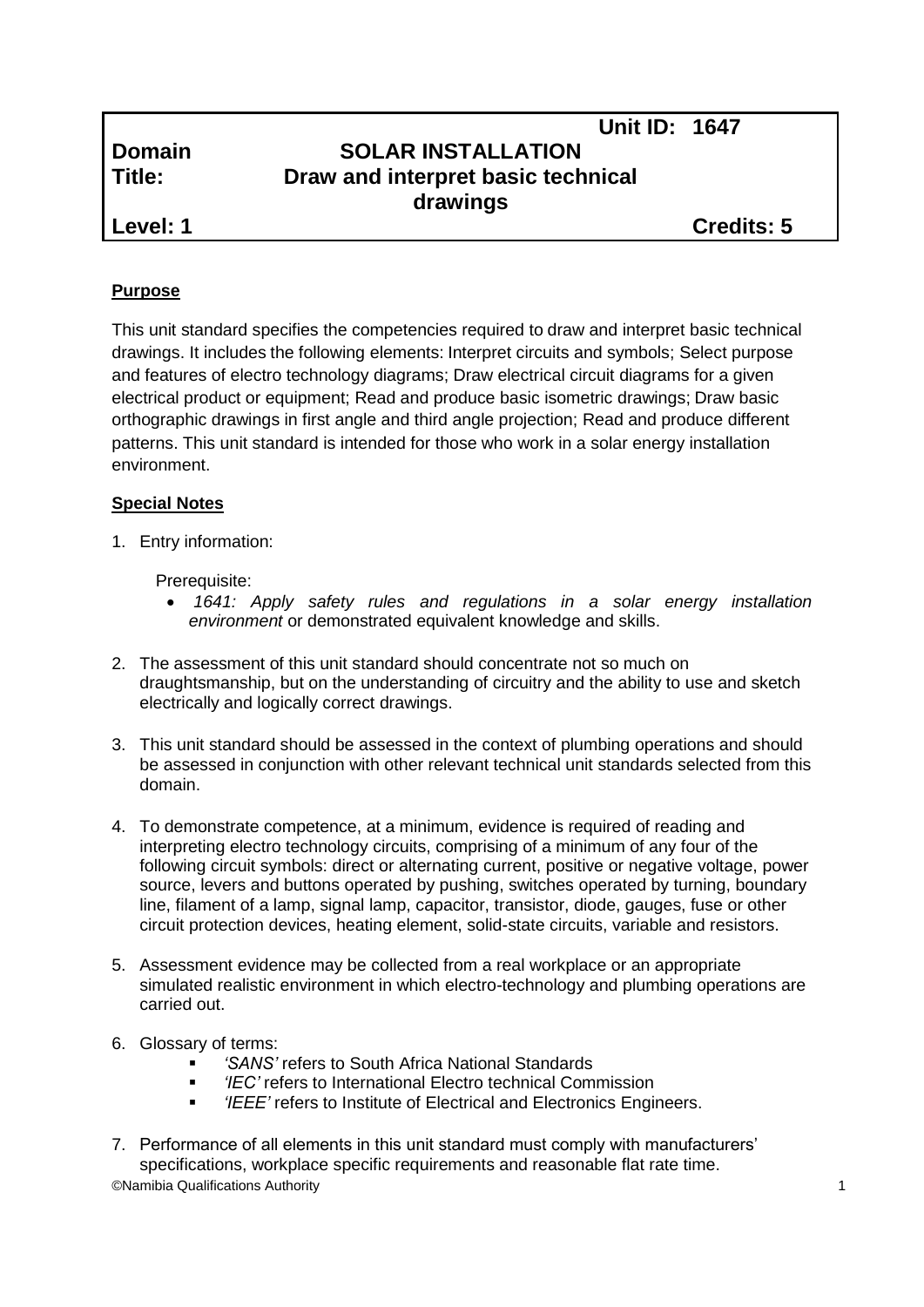- 8. Regulations and legislation relevant to this unit standard include the following:
	- Labour Amendment Act, 2012 (Act No. 2 of 2012)
	- Occupational Health and Safety Regulations No. 18, 1997.
	- **SANS 10142-1 and SANS 10142-2 electrical wiring codes**

and all subsequent amendments to any of the above.

## **Quality Assurance Requirements**

This unit standard and others within this subfield may be awarded by institutions, which meet the accreditation requirements set by the Namibia Qualifications Authority and the Namibia Training Authority and which comply with the national assessment and moderation requirements. Details of specific accreditation requirements and the national assessment arrangements are available from the Namibia Qualifications Authority on [www.namqa.org](http://www.namqa.org/) and the Namibia Training Authority on [www.nta.com.na.](http://www.nta.com.na/)

## **Elements and Performance Criteria**

## **Element 1: Interpret circuits and symbols**

## **Range:**

Electrical symbols may include but are not limited to symbols for connecting devices, contacts, normally-open and normally-closed push-buttons, circuit-breakers and contactors, relays meters and switches.

Devices and components may include but are not limited to cables, conductors connecting devices, resistors, inductors, capacitors; solenoid, coils, motors, motor windings, transformer windings, contacts, push-buttons, protective devices, lamps and displays, switches, fan, pump, mechanical drives and links and valves.

Control circuit terminologies may include but are not limited to normal position, de- energized (de-activated), energized position (activated), holding contacts, overload contacts, make contacts (normally open), break contacts (normally closed), manual, automatic and semiautomatic.

## **Performance Criteria**

- 1.1 Electrical drawing symbols, components and sub-circuits are identified.
- 1.2 The use of letter codes in circuit diagram is identified and stated.
- 1.3 Different circuit diagrams and their features are distinguished.

## **Element 2: Select purpose and features of electro technology diagrams**

## **Performance Criteria**

- 2.1 Purpose and key features of schematic diagrams are identified in accordance with industry practice.
- ©Namibia Qualifications Authority 2 2.2 Purpose and key features of wiring diagrams are identified in accordance with industry practice.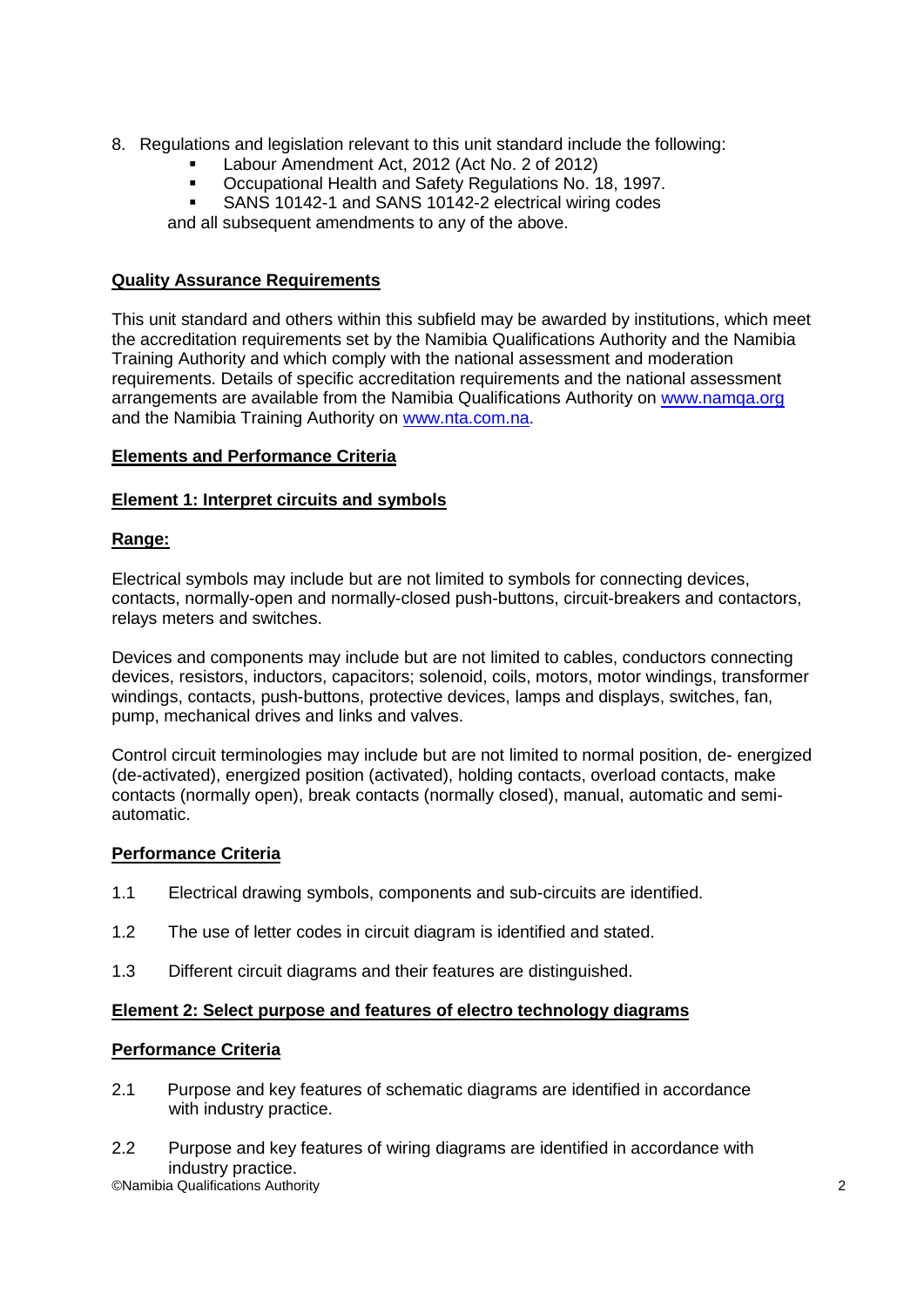- 2.3 Purpose and key features of block diagrams are identified in accordance with industry practice.
- 2.4 Purpose and key features of one-line diagrams are identified in accordance with industry practice.

### **Element 3: Draw electrical circuit diagrams for a given electrical product or equipment**

#### **Range:**

Electrical circuit diagrams may include but are not limited to location diagrams, one-line diagrams, schematic circuit diagrams, block diagrams and wiring diagrams. Product may be an electrical appliance and/or any process, machine and/or equipment featuring electrical control.

## **Performance Criteria**

- 3.1 Circuit diagrams are drawn (to scale where necessary) using standard symbols.
- 3.2 Circuit diagram and wiring diagram configuration is explained.
- 3.3 Operation of circuits is explained logically with reference to current paths, purpose of each component, sub-circuit and the sequence of events for a full cycle of operation of the appliance.
- 3.4 Standard symbols are used and a legend of symbols is included, according to workplace procedures.
- 3.5 Equipment ratings and cable sizes are shown.

#### **Element 4: Read and produce basic isometric drawings**

#### **Performance Criteria**

- 4.1 Isometric drawings are identified.
- 4.2 Symbols and abbreviations are used in line with standard drawing conventions.
- 4.3 Legend is constructed in line with standard drawing conventions.
- 4.4 Work pieces are drawn in isometric projection in line with standard drawing conventions.

## **Element 5: Draw basic orthographic drawings in first angle and third angle projection**

#### **Performance Criteria**